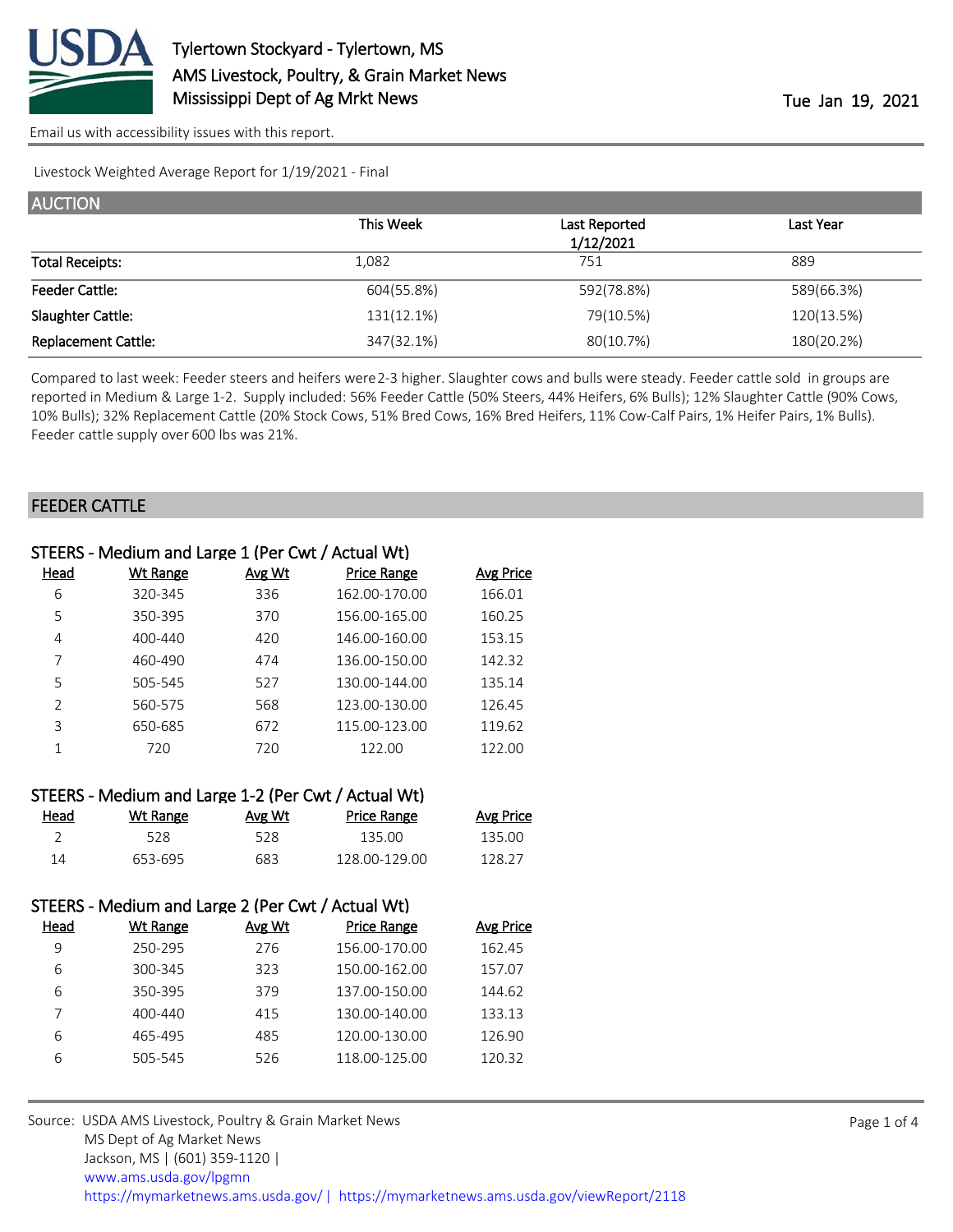

[Email us with accessibility issues with this report.](mailto:mars@ams.usda.gov?subject=508%20issue)

|      | HEIFERS - Medium and Large 1 (Per Cwt / Actual Wt) |        |                    |                  |             |
|------|----------------------------------------------------|--------|--------------------|------------------|-------------|
| Head | <b>Wt Range</b>                                    | Avg Wt | <b>Price Range</b> | <b>Avg Price</b> |             |
| 4    | 300-345                                            | 321    | 130.00-138.00      | 134.28           |             |
| 8    | 350-390                                            | 376    | 125.00-135.00      | 129.77           |             |
| 4    | 400-435                                            | 411    | 118.00-130.00      | 122.95           |             |
| 8    | 450-475                                            | 467    | 112.00-119.00      | 115.84           |             |
| 5    | 505-545                                            | 519    | 105.00-117.00      | 112.25           |             |
| 3    | 560-585                                            | 575    | 105.00-109.00      | 107.31           |             |
| 1    | 595                                                | 595    | 127.00             | 127.00           | Replacement |
|      | 600-645                                            | 615    | 99.00-111.00       | 105.64           |             |
|      |                                                    |        |                    |                  |             |

| HEIFERS - Medium and Large 1 (Per Head / Actual Wt) |          |        |             |           |             |
|-----------------------------------------------------|----------|--------|-------------|-----------|-------------|
| <u>Head</u>                                         | Wt Range | Avg Wt | Price Range | Avg Price |             |
|                                                     | 550      | 550    | 800.00      | 800.00    | Replacement |

| HEIFERS - Medium and Large 1-2 (Per Cwt / Actual Wt) |          |        |                    |           |  |
|------------------------------------------------------|----------|--------|--------------------|-----------|--|
| Head                                                 | Wt Range | Avg Wt | <b>Price Range</b> | Avg Price |  |
| 5.                                                   | 545      | 545    | 116.00             | 116.00    |  |
|                                                      | 672      | 672    | 105.00             | 105.00    |  |
|                                                      | 755      | 755.   | 95.00              | 95.00     |  |

#### HEIFERS - Medium and Large 2 (Per Cwt / Actual Wt)

| Head | Wt Range | Avg Wt | Price Range   | Avg Price |
|------|----------|--------|---------------|-----------|
|      | 255-295  | 271    | 125.00-134.00 | 129.08    |
|      | 300-325  | 311    | 120.00-125.00 | 122.80    |
|      | 375-395  | 389    | 110.00-120.00 | 117.25    |
|      | 400-445  | 420    | 108.00-116.00 | 11283     |

|  |  | BULLS - Medium and Large 2 (Per Cwt / Actual Wt) |  |
|--|--|--------------------------------------------------|--|
|  |  |                                                  |  |

| Head | Wt Range | Avg Wt | Price Range   | Avg Price |
|------|----------|--------|---------------|-----------|
|      | 530-545  | 535    | 111.00-120.00 | 116.28    |
|      | 550-575  | 563    | 100.00-118.00 | 109.71    |
| っ    | 615-635  | 628    | 109.00-111.00 | 109.99    |
|      | 695      | 695    | 99.00         | 99.00     |
|      |          |        |               |           |

# SLAUGHTER CATTLE

#### COWS - Breaker 75-80% (Per Cwt / Actual Wt)

| Head | Wt Range  | Avg Wt | Price Range | Avg Price | <b>Dressing</b> |
|------|-----------|--------|-------------|-----------|-----------------|
| 31   | 1205-1695 | 1392   | 45.00-51.00 | 47.57     | Average         |
|      | 1215-1405 | 1315   | 52.00-56.00 | 54.10     | High            |
|      | 1185-1840 | 1444   | 40.00-44.00 | 42.37     | LOW             |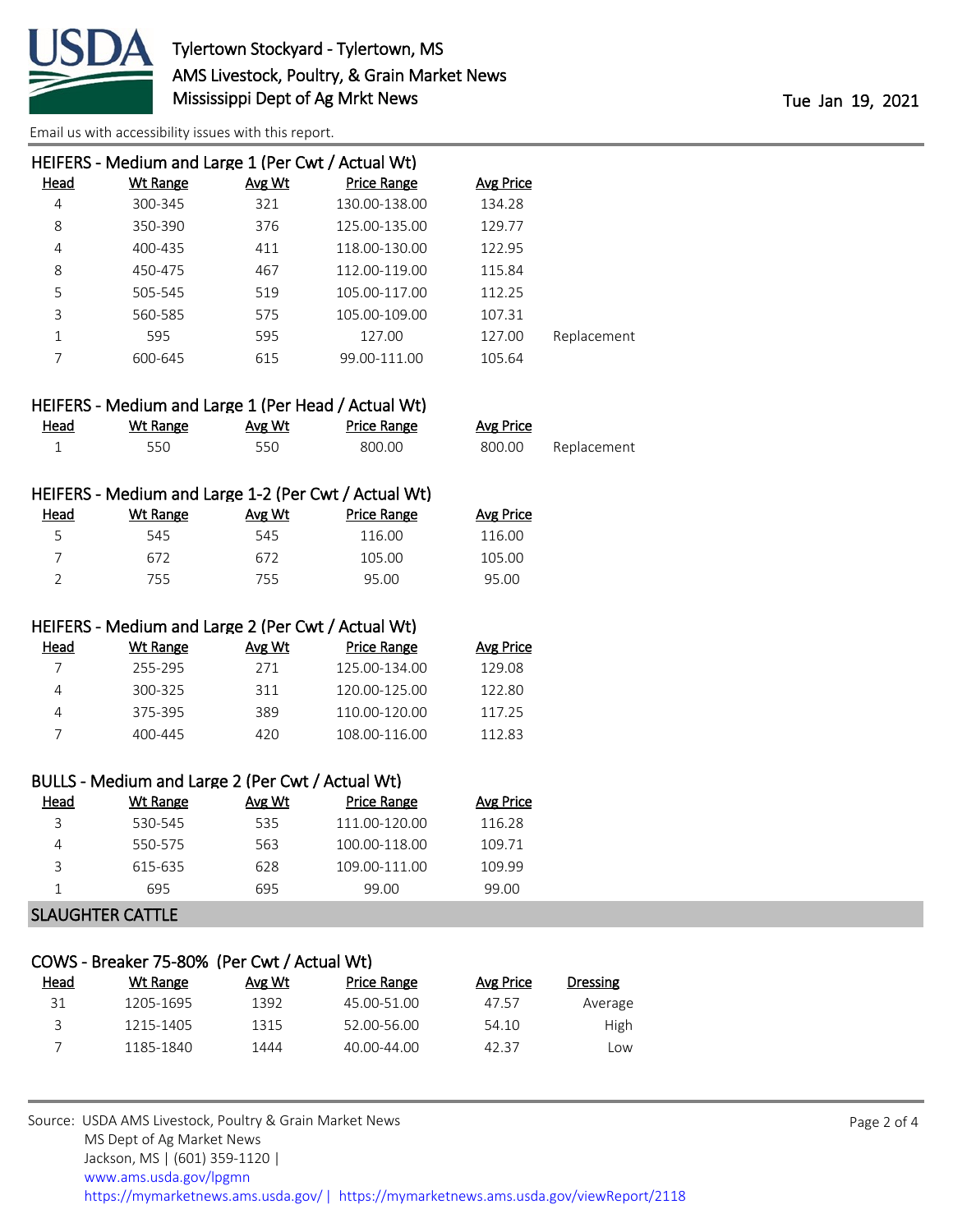

[Email us with accessibility issues with this report.](mailto:mars@ams.usda.gov?subject=508%20issue)

| COWS - Boner 80-85% (Per Cwt / Actual Wt) |                                          |        |                    |                  |          |  |
|-------------------------------------------|------------------------------------------|--------|--------------------|------------------|----------|--|
| Head                                      | Wt Range                                 | Avg Wt | Price Range        | <b>Avg Price</b> | Dressing |  |
| 28                                        | 820-1195                                 | 1028   | 45.00-52.00        | 47.94            | Average  |  |
| 4                                         | 1095-1190                                | 1151   | 53.00-56.00        | 54.97            | High     |  |
|                                           |                                          |        |                    |                  |          |  |
|                                           | COWS - Lean 85-90% (Per Cwt / Actual Wt) |        |                    |                  |          |  |
| Head                                      | Wt Range                                 | Avg Wt | <b>Price Range</b> | Avg Price        | Dressing |  |
| 21                                        | 925-1505                                 | 1082   | 34.00-44.00        | 39.55            | Average  |  |
| 3                                         | 1010-1065                                | 1045   | 31.00-32.00        | 31.66            | Low      |  |
| 11                                        | 635-1095                                 | 917    | 20.00-31.00        | 27.36            | Very Low |  |
|                                           |                                          |        |                    |                  |          |  |
|                                           | BULLS - 1-2 (Per Cwt / Actual Wt)        |        |                    |                  |          |  |
| Head                                      | <b>Wt Range</b>                          | Avg Wt | <b>Price Range</b> | <b>Avg Price</b> | Dressing |  |
| 6                                         | 1355-1625                                | 1482   | 76.00-85.00        | 77.97            | Average  |  |
| 6                                         | 1005-1265                                | 1091   | 58.00-72.00        | 62.50            | Low      |  |

#### REPLACEMENT CATTLE

# STOCK COWS - Medium and Large 1-2 (Per Head / Actual Wt)

| <u>Age</u> | Stage | Head | Wt Range | Avg Wt | <b>Price Range</b> | Avg Price |
|------------|-------|------|----------|--------|--------------------|-----------|
| 2-4        |       |      | 630-938  | 789    | 410.00-650.00      | 579.41    |
| $2 - 8$    |       |      | 720      | 720    | 325.00             | 325.00    |
| 5-8        |       |      | 713-988  | 884    | 490.00-600.00      | 563.95    |

#### BRED COWS - Medium and Large 1-2 (Per Head / Actual Wt)

| <u>Age</u> | <b>Stage</b>   | <b>Head</b>    | <b>Wt Range</b> | Avg Wt | <b>Price Range</b> | <b>Avg Price</b> |              |
|------------|----------------|----------------|-----------------|--------|--------------------|------------------|--------------|
| $2 - 4$    | T <sub>2</sub> | 1              | 755             | 755    | 675.00             | 675.00           | Thin Fleshed |
| $2 - 4$    | T <sub>3</sub> | 2              | 745-965         | 855    | 725.00-750.00      | 735.89           |              |
| $2 - 4$    | T <sub>3</sub> | 1              | 1060            | 1060   | 1025.00            | 1025.00          | Fancy        |
| $2 - 4$    | T <sub>3</sub> | $\overline{2}$ | 470-775         | 623    | 475.00-575.00      | 537.25           | Thin Fleshed |
| $5 - 8$    | T1             | 3              | 940-1115        | 1023   | 610.00-650.00      | 636.78           |              |
| $5 - 8$    | T1             | $\mathbf{1}$   | 825             | 825    | 300.00             | 300.00           | Thin Fleshed |
| $5 - 8$    | T <sub>2</sub> | 10             | 790-1260        | 933    | 575.00-925.00      | 716.34           |              |
| $5 - 8$    | T <sub>2</sub> | $\mathbf{1}$   | 1130            | 1130   | 1075.00            | 1075.00          | Fancy        |
| $5 - 8$    | T <sub>2</sub> | 1              | 500             | 500    | 400.00             | 400.00           | Thin Fleshed |
| $5 - 8$    | T <sub>3</sub> | 13             | 735-1225        | 1027   | 650.00-900.00      | 772.22           |              |
| >8         | T <sub>2</sub> | $\mathbf{1}$   | 890             | 890    | 550.00             | 550.00           |              |
| >8         | T <sub>3</sub> | 3              | 865-1093        | 1017   | 625.00-850.00      | 786.21           |              |

# BRED HEIFERS - Medium and Large 1-2 (Per Head / Actual Wt)

| <u>Age</u> | Stage | <u>Head</u> | Wt Range | Avg Wt | Price Range | Avg Price |
|------------|-------|-------------|----------|--------|-------------|-----------|
|            |       |             | 785.     | 785.   | 600.00      | 600.00    |
|            |       |             | 760      | 760    | 625.00      | 625.00    |